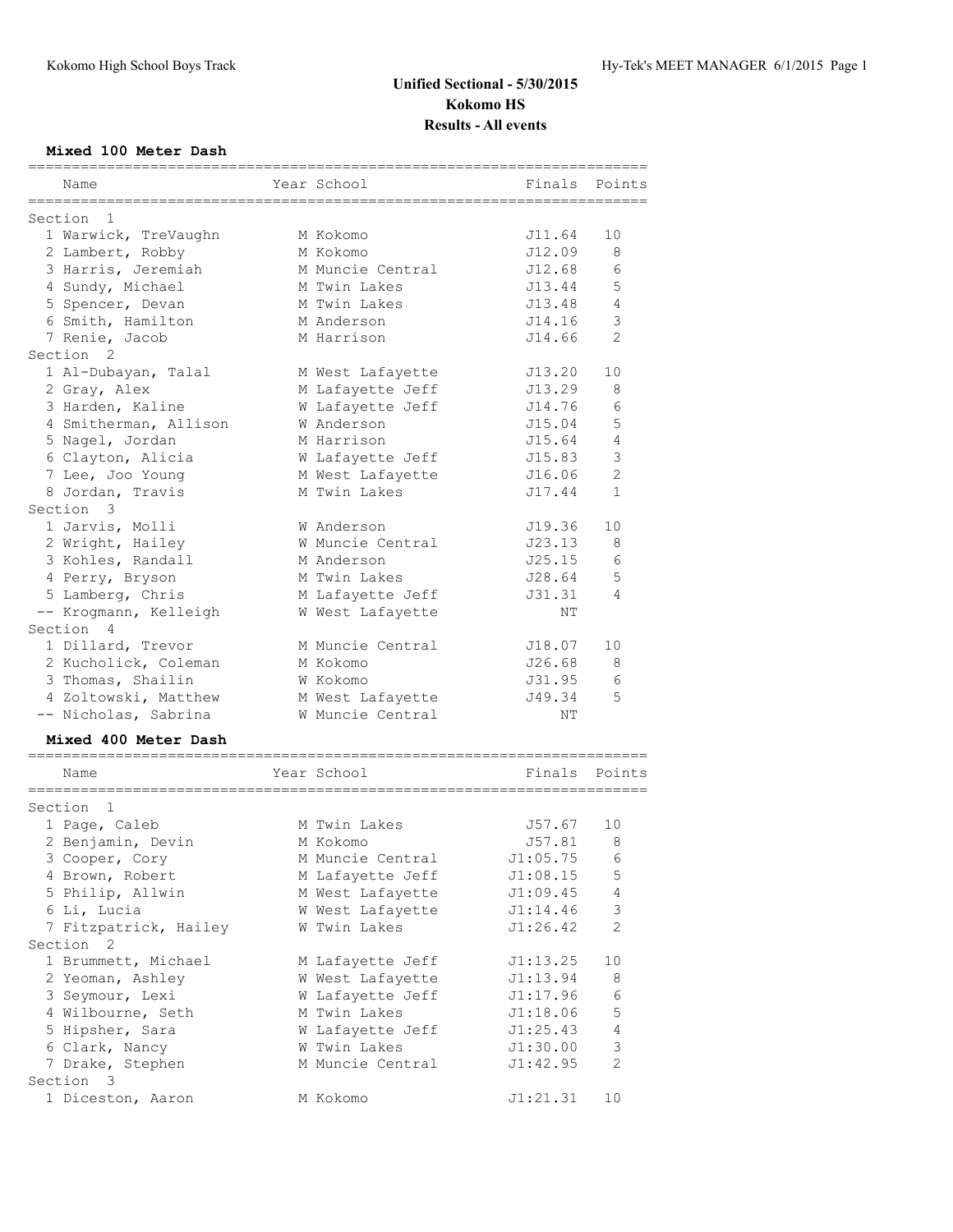# **Unified Sectional - 5/30/2015 Kokomo HS Results - All events**

### **....Mixed 400 Meter Dash**

| 2 Andrews, Jamie       | W Muncie Central | J1:22.50 | -8             |
|------------------------|------------------|----------|----------------|
| 3 O'Keefe, Abbie       | W Kokomo         | J1:30.09 | 6              |
| 4 Romero, Federico     | M West Lafayette | J1:46.19 | 5              |
| 5 Miller, Andrew       | M Kokomo         | J1:52.33 | $\overline{4}$ |
| -- Springfield, Tailor | W Muncie Central | NΤ       |                |

### **Mixed 4x100 Meter Relay**

| -------------------------                |    | ============================== |        |
|------------------------------------------|----|--------------------------------|--------|
| School                                   |    | Finals                         | Points |
| Section 1                                |    |                                |        |
| 1 Muncie Central<br>$\mathsf{A}$         |    | 58.62                          | 10     |
| 1) Adkins, Amanda                        |    | 2) Cooper, Cory                |        |
| 3) Harris, Jeremiah                      |    | 4) McFadden, Brett             |        |
| 5) Peters, Reba                          | 6) |                                |        |
| 2 Anderson<br>$^{\prime}$ A $^{\prime}$  |    | 1:05.03                        | 8      |
| 1) Ellsworth, Austin                     |    | 2) Hopkins, Josie              |        |
| 3) Jarvis, Molli                         |    | 4) Smith, Hamilton             |        |
| 3 Kokomo<br>$^{\prime}$ A $^{\prime}$    |    | 1:05.78                        | 6      |
| 1) Bubner, David                         |    | 2) Burton, Grace               |        |
| 3) Diceston, Aaron                       |    | 4) Estep, Jessica              |        |
| 5) Gray, Jeron                           | 6) |                                |        |
| 4 Lafayette Jeff 'A'                     |    | 1:12.84                        | .5     |
| 1) Hipsher, Sara                         |    | 2) Martin, Sierra              |        |
| 3) Mueller, Sylvia                       |    | 4) Lamberg, Chris              |        |
| 5) McCalment, Lucas                      | 6) |                                |        |
| 5 West Lafayette 'A'                     |    | 1:24.55                        | 4      |
| 1) Barnett, Keely                        |    | 2) Baxter, Sierra              |        |
| 3) Kroqmann, Kelleigh                    |    | 4) Rivera, Emily               |        |
| 5) Givan, Kathleen                       |    | 6) Johnson, Zakiya             |        |
| 7) Zoltowski, Matthew                    | 8) |                                |        |
| 6 Twin Lakes 'A'                         |    | 1:32.33                        | 3      |
| 1) Hoff, Ashley                          |    | 2) Perry, Bryson               |        |
| 3) Phimmasen, Kena                       |    | 4) Wilbourne, Seth             |        |
| -- Harrison<br>$^{\prime}$ A $^{\prime}$ |    | NΤ                             |        |
| 1) Eldridge, Elana                       |    | 2) Nagel, Jordan               |        |
| 3) Renie, Jacob                          |    | 4) Valle, Rey                  |        |
| 5) Kern, Michael                         |    | 6) Musi, Katelyn               |        |
| 7) Wright, Daniel                        | 8) |                                |        |

### **Mixed Long Jump**

| Name                     | Year School      | Finals Points |                |
|--------------------------|------------------|---------------|----------------|
| Flight 1                 |                  |               |                |
| 1 Gray, Jeron            | M Kokomo         | J20-04.75     | 10             |
| 2 Beard, Brevin          | M Kokomo         | $J19 - 01.50$ | 8              |
| 3 Page, Caleb            | M Twin Lakes     | $J17 - 05.00$ | 6              |
| 4 Puttman, Gabe          | M Kokomo         | $J15 - 04.50$ | 5              |
| 5 Spencer, Devan         | M Twin Lakes     | $J14 - 05.50$ | $\overline{4}$ |
| 6 Renie, Jacob           | M Harrison       | $J13 - 00.00$ | 3              |
| 7 Smitherman, Allison    | W Anderson       | $J12 - 03.50$ | $\mathcal{P}$  |
| Flight<br>$\overline{2}$ |                  |               |                |
| 1 Gray, Alex             | M Lafayette Jeff | $J13 - 04.75$ | 10             |
| 2 Soposky, Jamie         | W West Lafayette | $J12 - 04.25$ | 8              |
|                          |                  |               |                |